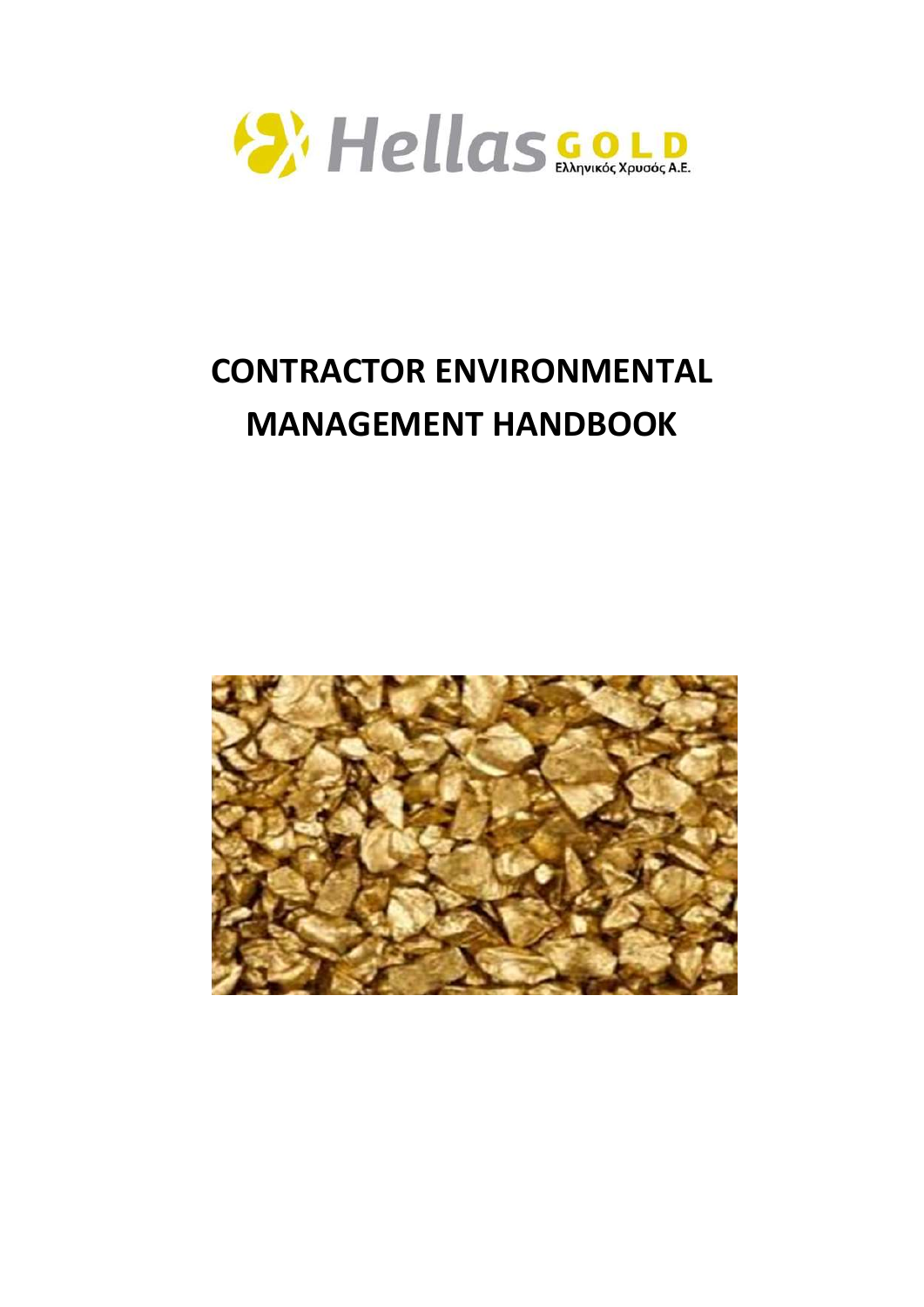

**THE PURPOSE OF THIS HANDBOOK IS TO BRIEF CONTRACTORS AND THEIR STAFF ABOUT HOW TO COMPLY WITH HELLAS GOLD S.A.'S**

**ENVIRONMENTAL REQUIREMENTS AND WITH THE LAW.**

**COPIES OF THIS HANDBOOK ARE PROVIDED AND SIGNED BY ASSOCIATED CONTRACTORS WHEN THE CONTRACT IS SIGNED, BEFORE WORK COMMENCES. THINK GREEN** 



### **CONTENTS**

- **1. INTRODUCTION**
- **2. OBJECTIVES**
- **3. DEFINITIONS**
- **4. BEFORE CONTRACTORS START WORK**
- **5. INDUCTION TRAINING**
- **6. SITE DETAILS**
- **7. GENERAL RULES**
- **8. COMMUNICATION AND CONSULTATION**
- **9. EMPLOYEES**
- **10. HOUSEKEEPING**
- **11. EQUIPMENT**
- 12. **VEHICLES**
- **13. CHEMICALS**
- **14. PPE**
- **15. FIRES**
- **16. EVACUATION**
- **17. ENVIRONMENT**
- **18. WASTE MANAGEMENT**
- 19. **GENERAL**

**TD-03 1/8/2018**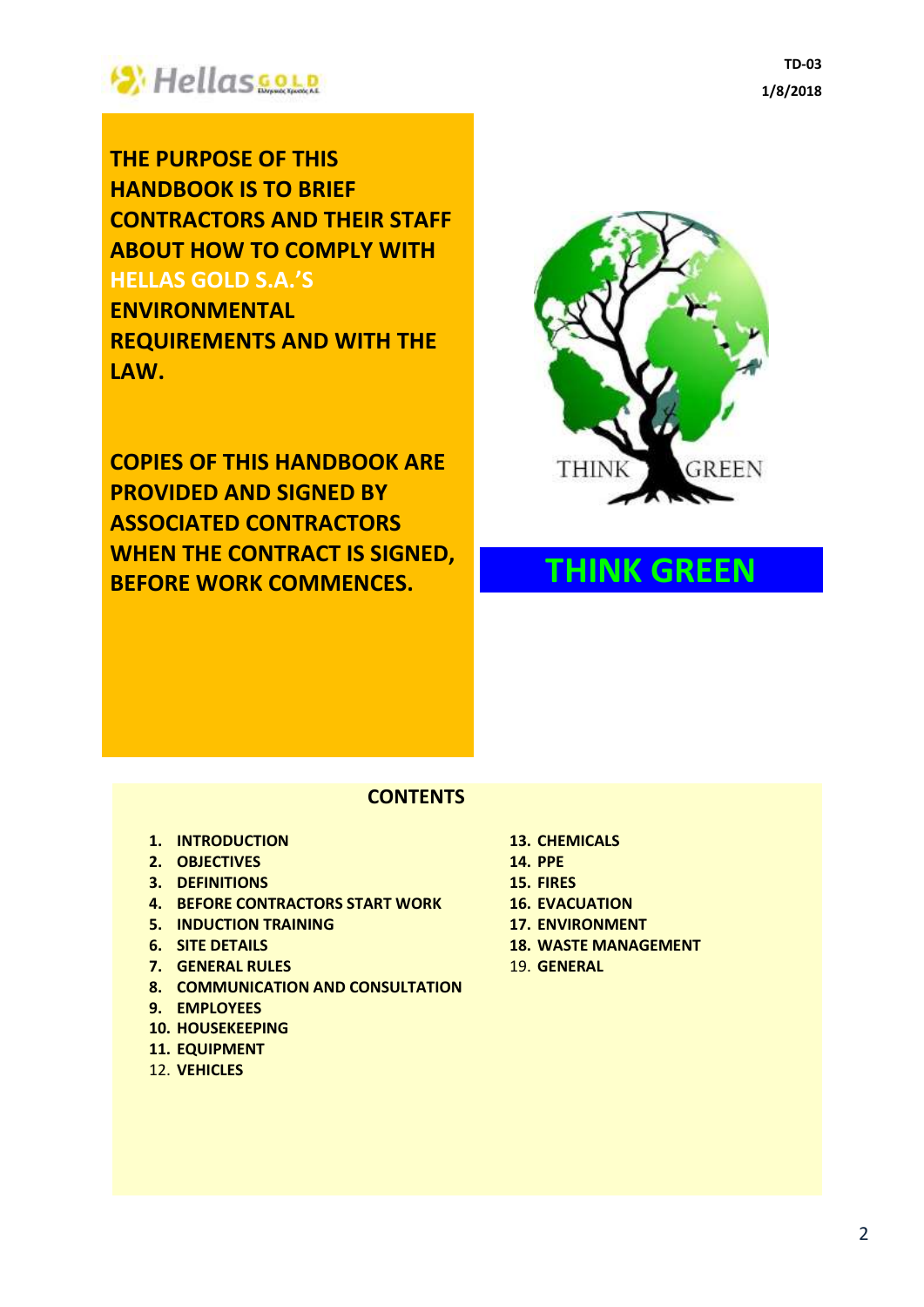

# **1. INTRODUCTION**

The Contractor Environmental Management Handbook is included in all tender notices or projects awarded at Hellas Gold S.A.'s mining facilities, and forms an integral part of the relevant contracts. The primary objective is to ensure compliance with legislative and other requirements and compliance with the requirements of our company's Environmental Management System and Environmental Policy and Energy Efficiency Management Policy.

This Handbook does not release contractors from their legal obligations set out in Greek law, the Mining and Quarrying Operations Regulations (MQOL) relating to environmental issues, and their obligations and duties as contractors. It is self-evident that this Handbook cannot include all possible eventualities and there could be situations which require additional safety measures which the contractor is obliged to agree to implement. It should be pointed out that contractors are obliged to train their staff about environmental and energy management issues at regular intervals, and in all events before the project commences. This Contractor Environmental Management Handbook must form part of the core staff training materials.

# **2. OBJECTIVES**

The company undertakes to provide all assistance to associates / contractors and their staff and offer them a safe environment. To achieve that objective it is essential that:

- All associates / contractors must be aware of and comply with the procedures deriving from **HELLAS GOLD'S** Environmental Management System implemented and certified in accordance with the ISO 14001:2015 standard and the ISO 50001:2011 standard.
- All associates / contractors must be aware of and comply with legislative and other regulatory requirements.
- All associates / contractors must be briefed about and comply with **Hellas Gold S.A.'s Environmental Policy** and **Energy Efficiency Management Policy**.

#### **3. DEFINITIONS**

**SUPERVISED CONTRACTORS:** Employees of associated companies who carry out work, whose duties are similar to those of our own employees, and who work under our supervision. These companies are responsible for selecting and recruiting their own staff and for covering all benefits staff are entitled to.

**INDEPENDENT CONTRACTORS:** Associated companies who undertake to carry out entire projects using their own staff and equipment, used each year or periodically.

#### **4. BEFORE CONTRACTORS START WORK**

Before contractors start work it is essential to ensure that:

No work is carried out without the relevant contract having first been signed or the purchase order having been placed with a company mutually acceptable to the contracting parties. The contract automatically gives the contractor the power to carry out the agreed tasks.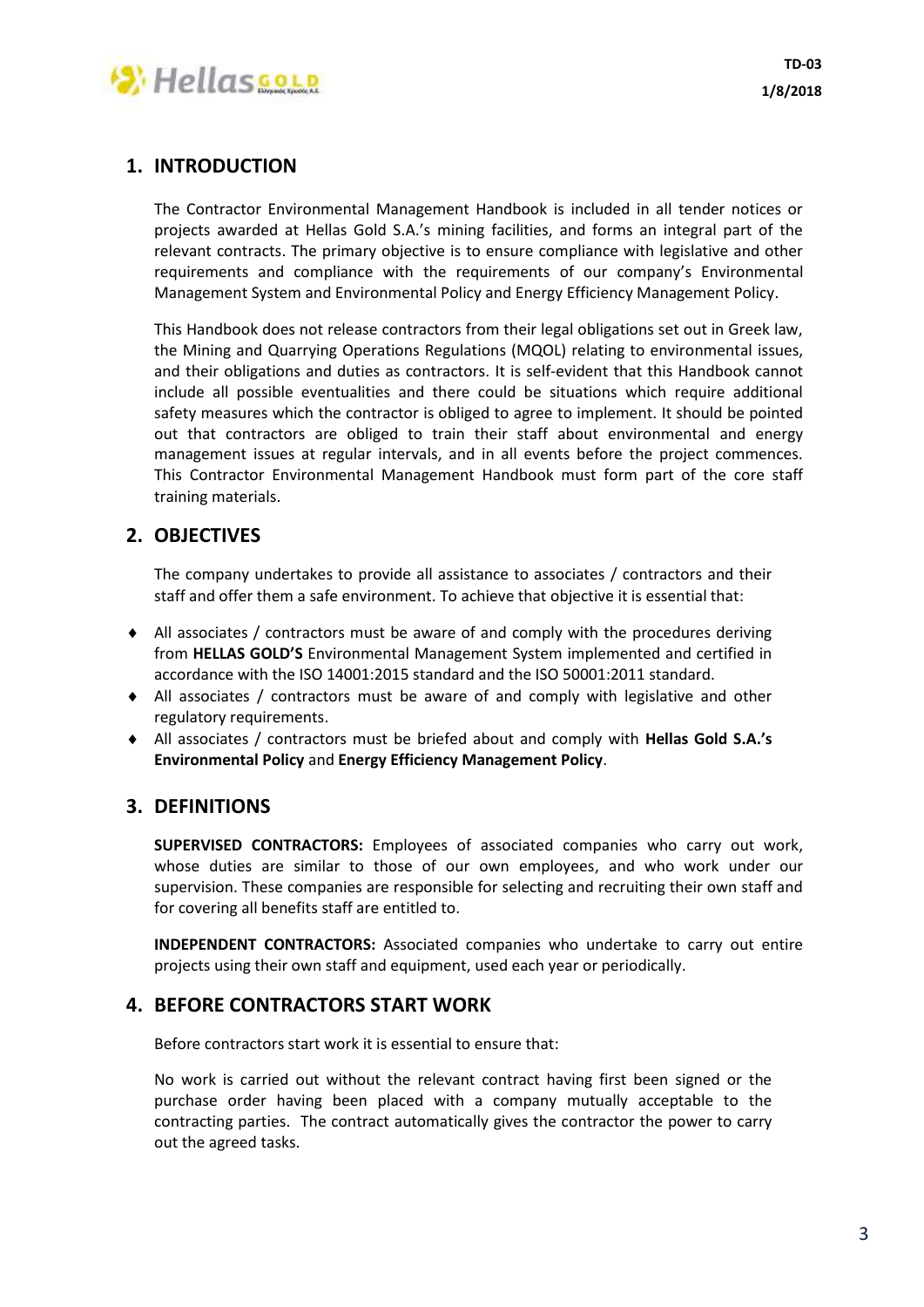

The contractor's staff will receive induction training from our company's Environment Manager.

Before starting work contractors must assess their own environmental risk and if necessary must provide our Company with a Written Environmental Risk Assessment.

If necessary, contractors must provide our Company with certificates, licenses, Materials Safety Data Sheets, drawings, etc.

### **5. INDUCTION TRAINING**

After work is assigned but before it starts, the Contractor's staff will be trained / briefed by our company's Environment Manager about the Environmental Management System requirements.

They will be briefed about how to deal with emergencies and the location of muster points, fire-fighting equipment and infirmaries will be indicated to them.

#### **6. SITE DETAILS**

Before work commences, the contractor's representative will be briefed and taken around by the project manager to show him the predefined site at which the work crews can set up and the site for equipment and vehicles.

The contractor's manager will brief the project manager about the schedule of works and the time at which equipment and materials will start to arrive. All necessary measures must be taken to safety store them temporarily to avoid any spills and, if necessary, essential spill kits must be provided.

# **7. GENERAL RULES**

No work is carried out without the relevant contract having first been signed or the purchase order having been placed with a company mutually acceptable to the contracting parties. The contract automatically gives the contractor the power to carry out the agreed tasks.

There will be an **authorised representative** of the Company for all tasks, who will be the liaison between the contractor and **Hellas Gold S.A.** Likewise, the contractor is obliged to have an **engineer of record** for each project being carried out. The names of these persons on both sides will be recorded in the relevant contract or purchase order.

In line with Presidential Decree 17/1996 (Government Gazette 11/A/18.1.1996) as supplemented by Presidential Decree 159/1999 (Government Gazette 157/A/3.8.1999) each contractor is obliged to train its permanent or part-time staff and any new recruits about the content of the Contractor Environmental Management Handbook which is part of the core training materials for the contractor's staff. That training must be provided at least twice a year for each employee by the engineer or engineers' on the contractor's staff responsible for the project, in cooperation with Hellas Gold S.A.'s Environment Department.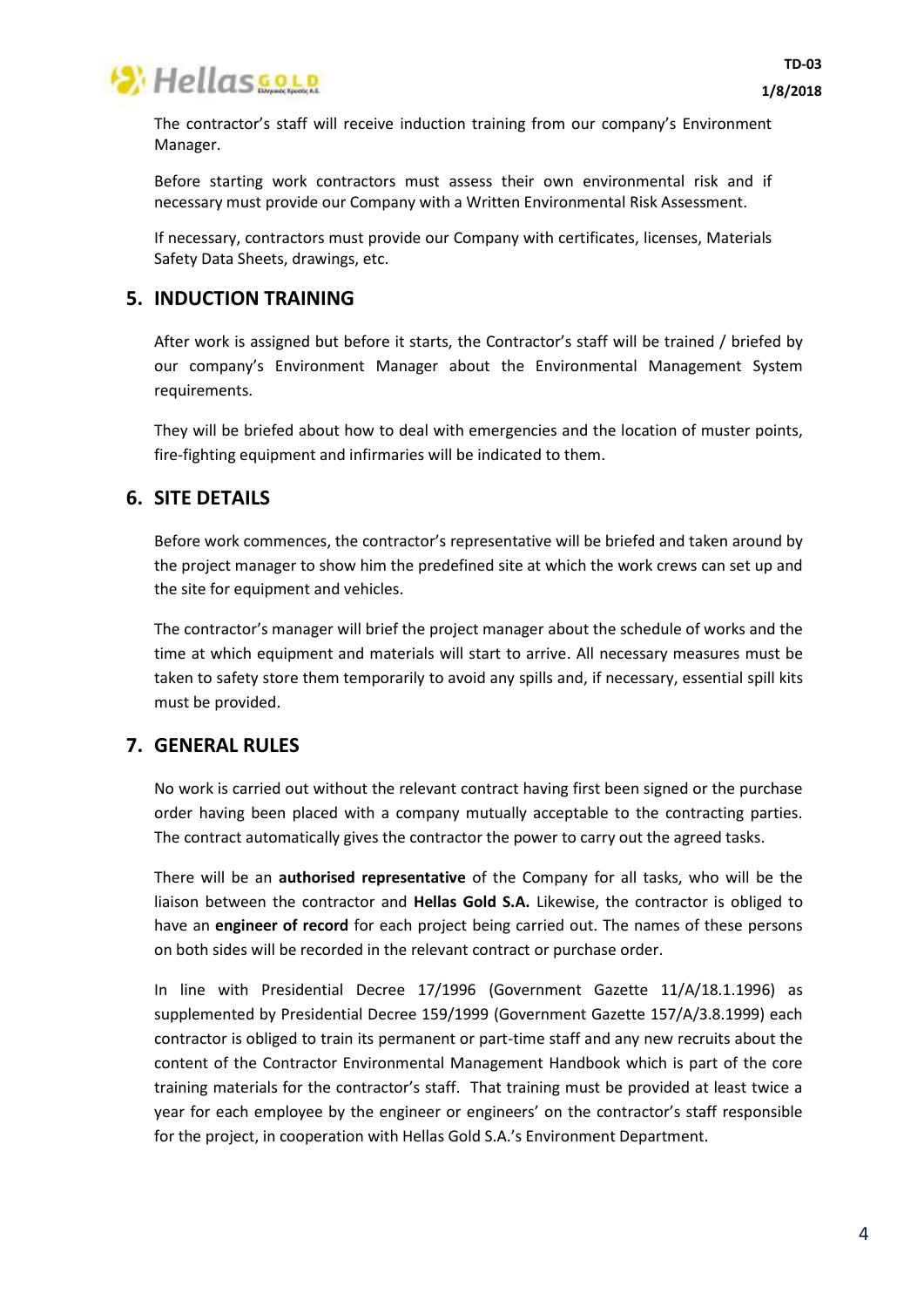

# **8. COMMUNICATION AND CONSULTATION**

Contractors must maintain effective communication with the Environment Department and provide briefings – make suggestions about issues arising during implementation of the project.

When requested, Contractors must participate in meetings to improve environmental management.

### **9. EMPLOYEES**

The contractor's staff must comply with all rules on environmental protection, comply with suggestions from the Company's managers and must not prevent the problem-free operation of sites.

They must be trained and hold suitable certificates / licenses for each case.

### **10. HOUSEKEEPING**

The contractor's staff must keep the worksite clean and tidy.

Floors and access routes must be kept free of obstacles and materials, to allow employees to pass safely.

Safe access and exit from the worksite must be guaranteed.

Waste from staff activities must be managed in a way that complies with the Company's waste management procedure.

At the end of each task Contractors must restore the worksite to its original condition.

#### **11. EQUIPMENT**

Contractors are obliged to use the appropriate equipment for each case, to ensure that equipment is in excellent conditions and certified for the work tasks it is to be used for. Certificates must be available upon request.

Contractors are also responsible for maintaining equipment and products generated must be managed in accordance with the legislative and other regulatory environmental requirements.

Contractors must ensure that there are adequate spill kits depending to the materials being used and the work being carried out.

Contractors are responsible for ensuring that their employees are supplied with the equipment required based on the project's technical specifications. Where there is defective equipment, the Company's manager shall be entitled to prohibit its use.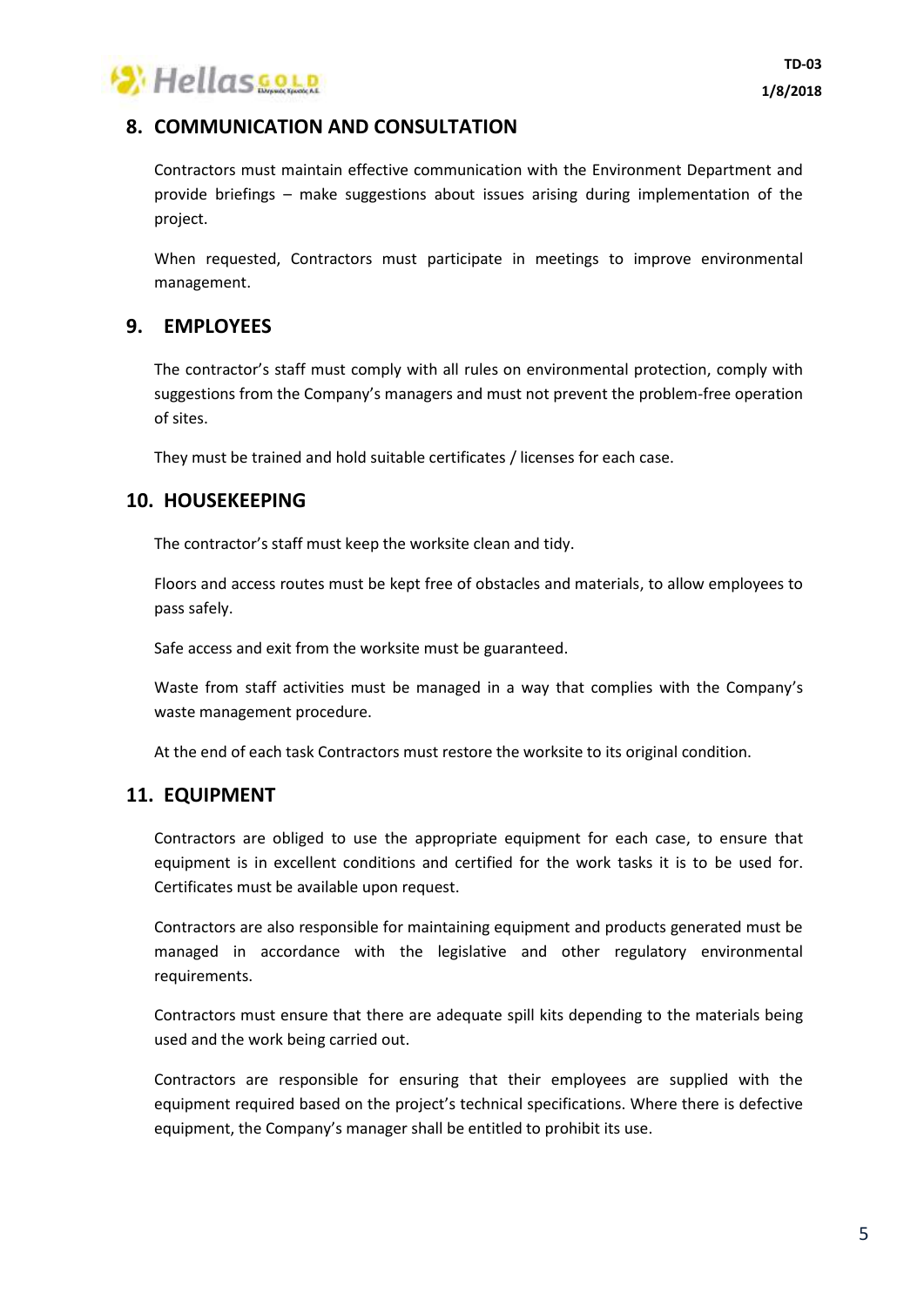

# **12. VEHICLES**

Vehicles must have all licenses and certificates required and must be handed over to the project manager. Contractors are responsible for keeping vehicles operational and safe. They must clearly display their company logo.

All project vehicles must be fitted with spill control systems.

Drivers must have the necessary licenses which must be handed over to the project manager, and they must be trained in all to deal with environmental degradation emergencies.

Contractor vehicles must follow preordained routes and park at predefined locations set by the Company's representative, and must not drive around without special permission of main roads at the site.

The speed at site must not exceed **20km/hour**.

All vehicles must give way to heavy-duty vehicles and to Company vehicles.

It is not permitted for the employees of contractors to drive or use **Hellas Gold S.A.'s** vehicles unless this is deemed necessary and special authorisation has been given by the project manager.

Before vehicles leave the site, they must necessarily first go through the vehicle tyre wash.

#### **13. CHEMICALS**

No task involving chemicals may be carried out unless special permission has been obtained.

Contractors must take into account all special terms included in the work permit.

Contractors are obliged to report any hazardous substances which will be used, the quantity of materials to be used and to provide the project manager with the relevant Materials Safety Data Sheets (MSDS).

Those materials are to be used and stored in accordance with the Hellas Gold manager's instructions, at a location indicated to the contractor, with all measures to ensure safe usage, storage and spill control being taken. Containers must be marked and be in good condition and leak-free. The contractor must remove empty containers in accordance with the procedure set out the MSDS and the legislative requirements. Evidence of safe disposal must be available to the Project Manager upon demand.

If there are any leaks, contractors must immediately shut off the leak at source, prevent or contain the spread of the leak and immediately implement the spill control procedure using equipment suitable in each case, as specified in the MSDS.

All materials used to control and collect spilled liquids must be removed by the contractor in compliance with the legislative requirements.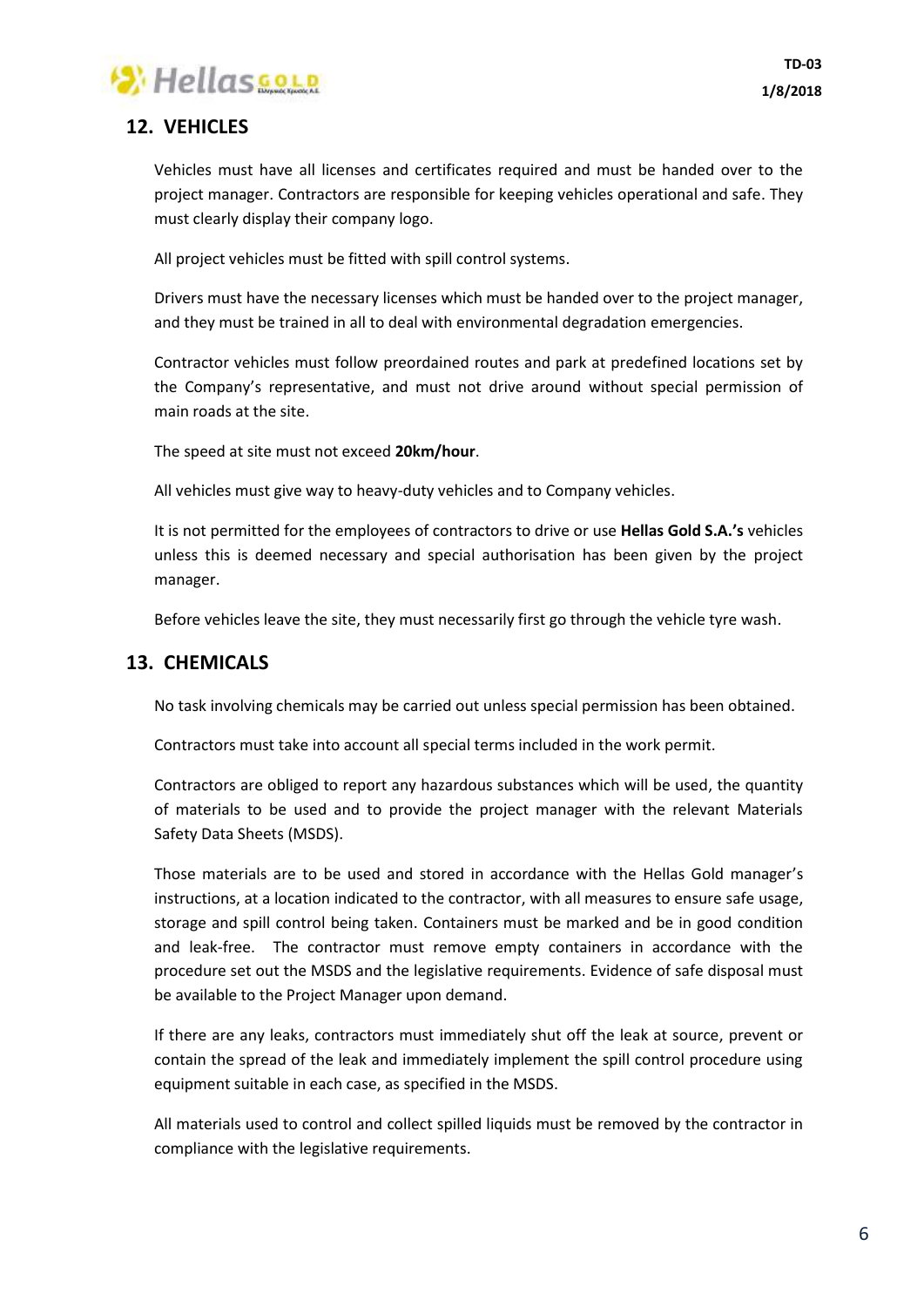

The project manager must be immediately notified about any spillage no matter how unimportant it is thought to be. All necessary information must be provided to allow the Environmental Incident Report form to be filled out as part of Hellas Gold's Environmental Management System.

#### **14. PPE**

Use of basic personal protective equipment (dungarees, safety boots, helmets, phosphorescent orange waistcoats bearing the company name) is mandatory.

Special PPE must be used depending on the work area and nature of the work. The PPE needed may depend on the special nature of the project, the work permits, or the technical description for how work is to be carried out.

Contractors are responsible for providing the PPE needed in each case. PPE must be in good condition and there must be additional PPE available in the case where certain items are damaged, so that it can be immediately replaced.

### **15. FIRE**

Fires are the most dangerous situation that can happen at the project site and even the smallest fires must be dealt with immediately.

All contractor staff must be briefed and training about how to deal with fires and use firefighting equipment. Fire-fighting equipment may either belong the contractor if that is considered necessary and is required, or may belong to **Hellas Gold S.A.**

If the fire is limited in size, contractors must use the appropriate equipment to deal with it, and must also contact the project manager.

If the fire is extensive, immediately notify the project manager or the nearest company employee to initiate the emergency response procedure.

# **16. EVACUATION**

In the event of an environmental accident/ degradation the competent staff of **Hellas Gold S.A.** must be notified. In all events, contractors are obliged to have an emergency plan in place which must be in line with Hellas Gold's general emergency plan and a crisis manager must be appointed who will liaise with Hellas Gold's managers and the authorities.

If emergencies require total or partial evacuation, the contractor's employees must:

- Immediately stop all work. Disconnect equipment from any electrical or other supply.
- Leave the site by the closest exit following the escape route. Leave on foot, without running.
- Move to the nearest muster point and provide their particulars to the Company employee recording who is present.
- Provide particulars of the materials and equipment being stored that could result in the situation worsening.